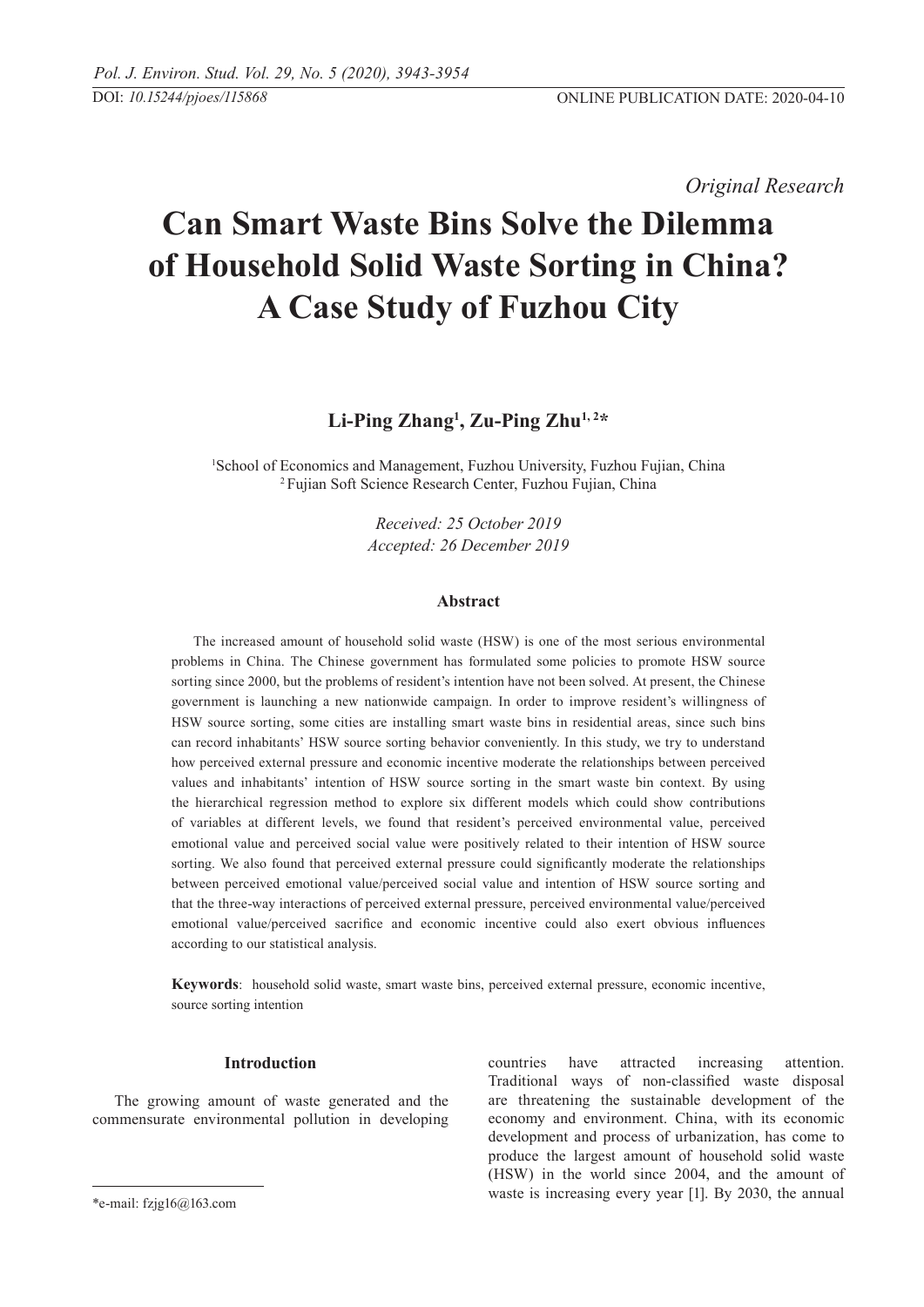volume of household solid waste in China will reach 480 million tons, and global solid waste generation is expected to triple by 2100 [2]. Obviously, how to deal with the rapid growth of household solid waste is a huge challenge to the government. Landfill and incineration, which are currently the main means of household solid waste disposal in China, cannot keep up with the growth rate of waste production. In 2014, there were 604 national landfill sites in China [3], which together occupy a large amount of land and pollute both land and the surrounding groundwater networks. Many cities in China simply cannot find new places to landfill waste. Incineration is also not a preferable way since it can produce dioxins and other detrimental substances and sometimes it is also a way of wasting energy because auxiliary fuel is required to sustain the combustion [4]. The fundamental way out is to reduce the daily amount of household produced solid waste and recycle the still usable material in the waste [5]. The recyclable component of household solid waste reaches about 89.3% [6]. HSW source sorting is recommended as one of the ideal ways to handle these kinds of problems [7].

Most developing countries have made an effort to sort HSW, but their goals are mostly not achieved. The recycling rates of Turkey and Iran, for instance, are still below 10% [8]. The Chinese government has formulated some policies to promote waste sorting since 2000 [9-10]. No satisfactory results, however, have been achieved due to the low level of public participation so far [11-12]. China's HSW management is still a hug challenge [13]. One of the main reasons is that the problem of residents' intention of HSW source sorting has not been solved. At present, the Chinese government is launching a new nationwide campaign to sort waste. Many cities are trying their best to improve the intention of residents to sort waste. Some cities, such as Fuzhou, a southern city in China, are promoting smart waste bins (Fig. 2) as a solution in their communities.

The operation process of smart waste bins is as follows: Residents sort HSW at home and take the sorted waste to smart waste bins nearby. After logging in to the system by face ID or using mobile phones to scan the QR code, residents put the sorted waste into the corresponding bins; the smart bins weigh the recyclable waste and put the converted credit points into the residents' accounts. If residents sort non-recyclable waste correctly, they can also receive some credit points. Residents can redeem the accumulated credit points for material rewards, such as daily necessities or banknotes. If a resident does not sort or sorts incorrectly, his/her ID will be identified through the ID mark on the waste bag. If one does not sort or sorts incorrectly more than three times, some volunteers in the neighborhood will come to his door to talk with him/her; if more than five times, his/her name may be listed on a blacklist on the apps for a certain amount of time as a way of warning. Other types of punishment can also be given.

Previous studies have identified factors influencing inhabitants' intention of HSW source sorting [14-16]. Knowledge of the environment has long been recognized as one of the most crucial factors influencing household solid waste disposal [17-18]. When individuals have more information about the benefits of waste sorting, they are more likely to practice it [19]. Even if some residents have enough information about waste sorting, they may be unwilling or unable to do it, because they thought HSW source sorting was troublesome, energydemanding and time-consuming. Storage of materials in house before disposal is also problematic because of space limitations and pest issues [20]. By experimenting in a community, Howenstine found that material rewards would stimulate residents' attitude on HSW source sorting – especially among lower-income groups [21] – while others believed that economic incentives have no effects on waste sorting behaviors [22-23]. Salminado, Ari and Yılmaz believed that external pressure will influence inhabitants' intention of waste sorting [24-26]. Some researchers also recognized that demographic characteristics like age, gender, education, and income also play a certain role. For instance, Devall found that individuals who expressed environmental concern were generally young and well-educated and likely to reside in urban areas [27]. Income, for example, could directly influence behaviors of HSW source sorting. People who



Fig. 1. Research model.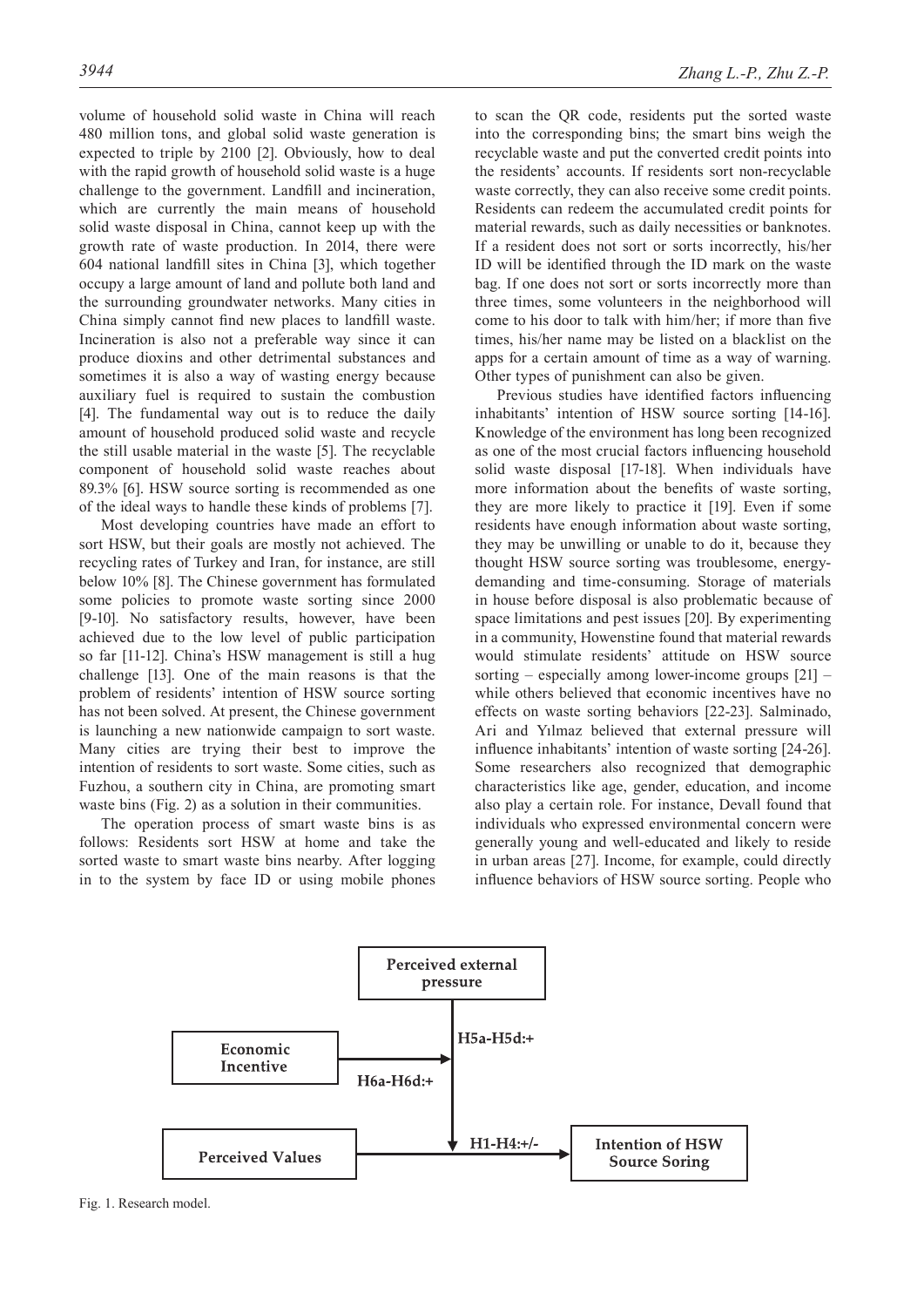make more money were more likely to participate in waste sorting and recycling than people who make less money [28].

The most widely used theory to explain human intention and behavior is the theory of planned behavior (TPB) [29], according to which the main determinants of behavior are intention of behavior, and the intention is related to one's attitude, subjective norm and perceived behavioral control. TPB is not impeccable, however. The TPB model is often criticized for its contradiction toward weak attitude-behavior correlation and for ignoring some important variables and hierarchical relationships among them [1, 30].

Based on previous studies and the current Chinese context, we incorporate two moderators into the basic value-intention framework and believe that perceived values have a direct influence on inhabitants' intention of HSW source sorting, and these influences would be moderated by resident's perceived external pressure and economic incentive hierarchically. Fig. 1 describes our research model.

# **Material and Methods**

Perceived values can be defined as overall assessment of utility of a product or an activity based on perceptions of what is received and what is given [31]. An individual will evaluate what is right for the perceived cost of the offering, including monetary costs and nonmonetary consumption, such as time costs, energy costs, and then he will determine whether to practice an activity [32]. It is evident that an individual's perceived values positively relate to his behavioral intentions.

Maloney and Ward believe that people's understanding of environmental knowledge and their feelings of the benefits of a specific behavior will have a profound impact on people's pro-natural behavior [33-34]. Individuals' knowledge of the environment can make them realize how their pro-environmental behavior can benefit the environment. Therefore, we believe that perceived environmental value may positively influence people's intention of doing a specific activity. Then, we have our first hypothesis:

Hypothesis 1: Perceived environmental value is positively related to HSW source sorting intention.

Emotional value refers to the utility derived from feelings of affective states generated by the process of an activity [35]. When an individual decides whether to engage in a specific activity, feelings of satisfaction, trust, belonging and pleasure he has experienced before or he predicts to experience will play a role in his decision-making. Individuals use emotions to identify their unconscious needs and take according actions that will satisfy them [36]. Positive emotions such as happiness, pride, hope, affection, etc. can make people have greater intention of practicing a specific behavior [37]. Hence, we propose the following hypothesis:

Hypothesis 2: Perceived emotional value is positively related to HSW source sorting intention.

Reputation refers to other people's impression and cognition of the subject. Mayhew and other scholars believe that reputation of an individual is closely related to his historical behaviors [38]. If a person wants to keep a good reputation, he has to satisfy other people's moral expectations of him. In China, Mianzi also plays a vital role [39]. If an activity has a social value of Mianzi, it will tend to promote the intention of that activity. Otherwise, it may block the emergence and development of immoral behavior. Thus, we hypothesize the following:

Hypothesis 3: Perceived social value is positively related to HSW source sorting intention.

Perceived sacrifice refers to individuals' perceived giving-up when he performs a certain behavior. When



Fig. 2. Smart waste bins in residential areas.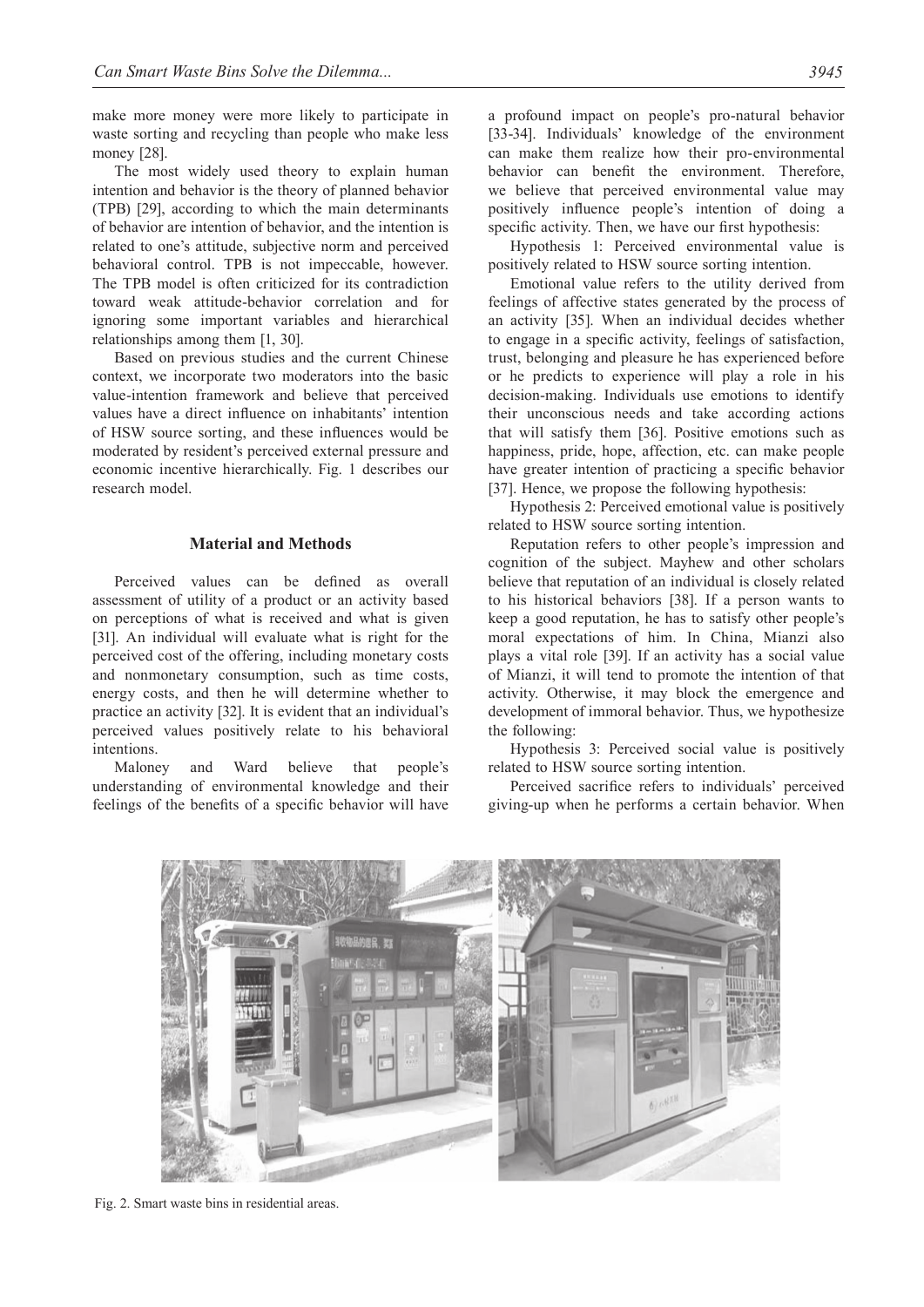a behavior needs individuals to sacrifice and reduces the comfort of their lives, their intention of that behavior is supposed to be influenced. HSW source sorting will surely cost individuals more than the traditional method of waste disposal. These sacrifices include monetary sacrifice and nonmonetary sacrifice [40]. Monetary sacrifice refers to the money individuals have to pay for extra waste bags and other disposal facilities. Non-monetary sacrifice usually includes time, energy and space at home when practicing HSW source sorting. We then hypothesize:

Hypothesis 4: Perceived sacrifice is negatively related to HSW source sorting intention.

Perceived eternal pressure refers to pressure from government or community policies. government and community show their willingness to change the current situation of HSW source sorting by formulating and publicizing policies.

Smart waste bins can monitor inhabitants' waste disposal behavior in real time through a supervising program. If there are any violations, the program can record them into inhabitants' waste disposal accounts. Community volunteers can give inhabitants education, persuasion or warning according to the records of inhabitants' disposal accounts. If there are serious violations, some corresponding punishment measures can be given.

This pressure can supposedly moderate the relationship of perceived values and intention of HSW source sorting. We then have the following hypothesis:

Hypothesis 5a: perceived eternal pressure moderates the relationship between perceived environmental value and HSW source sorting intention.

Hypothesis 5b: perceived eternal pressure moderates the relationship between perceived emotional value and HSW source sorting intention.

Hypothesis 5c: perceived eternal pressure moderates the relationship between perceived social value and HSW source sorting intention.

Hypothesis 5d: perceived eternal pressure moderates the relationship between perceived sacrifice and HSW source sorting intention.

Traditionally, recyclable material separating behaviors are mostly carried out by some elderly inhabitants who separate recyclable material casually and take it to itinerant waste buyers in order to receive some money [41]. Since this kind of waste-sorting behavior is inconvenient and time-consuming, most inhabitants will not practice HSW source sorting when disposing. But with smart waste bins, residents can obtain economic rewards more conveniently.

Smart waste bins can weigh delivered recyclable waste directly, and give residents corresponding credit points according to the weight and unit price. The credit points can be converted into daily necessities or banknotes. In addition, for non-recyclable waste, if it is classified correctly, corresponding credit points will also be awarded to residents. As Thøgersen supposed, incentives can act as positive feedback about individual

performance and may enhance recipients' feeling of self-efficacy and, in turn, increase their intention to contribute [42]. We then hypothesize:

Hypothesis 6a: The moderating effect of perceived eternal pressure on the relationship between perceived environmental value and HSW source sorting intention is stronger when economic incentive is higher.

Hypothesis 6b: The moderating effect of perceived eternal pressure on the relationship between perceived emotional value and HSW source sorting intention is stronger when economic incentive is higher.

Hypothesis 6c: The moderating effect of perceived eternal pressure on the relationship between perceived social value and HSW source sorting intention is stronger when economic incentive is higher.

Hypothesis 6d: The moderating effect of perceived eternal pressure on the relationship between perceived sacrifice and HSW source sorting intention is stronger when economic incentive is higher.

In addition to the underlying constructs described above, this study includes gender, age, income, educational level and occupation as control variables. Based on a summary of previous studies [27, 28, 43, 44], we suppose that these socio-demographic variables may contribute, to some extent, to their intention of HSW source sorting.

# Material of Hypothesis Testing

All the data in this paper come from an onsite questionnaire survey conducted in Fuzhou city in 2019. Fuzhou, the capital of Fujian Province, is located in southeastern China. It has a terrestrial area of 1043 km<sup>2</sup> and the population totals more than 7 million. Fuzhou is one of the most urbanized and dynamic cities in China [45]. Since the 1980s, Fuzhou has undergone a rapid process of urbanization with an urbanization rate is 70.3% in 2019. The total waste generation of Fuzhou urban districts has increased steadily in the last 20 years, and in 2019 the amount is more than 4000 tons per day.

The survey was conducted by door-to-door interview in the targeted communities. A total of 511 responses were finally collected. By excluding the responses, which took less than 50 seconds to answer and responses with the same score of most of options, 495 responses were finally believed to be valid. The survey sample shows 311 female respondents (accounting for 62.8%) and 184 male respondents (accounting for 37.2%). There are 449 respondents with a college degree or below. Among 495 respondents, 246 (49.7%) had incomes below 4000 and 249 (50.3%) above 4000. Most respondents are below the age of 45 (84%).

To measure each latent variable in our valueintention model, we developed our constructs and measures, which were mainly adapted from previous validated studies. Responses were captured on Likert-type scales ranging from 1 (strongly disagree) to 5 (strongly agree) for each statement.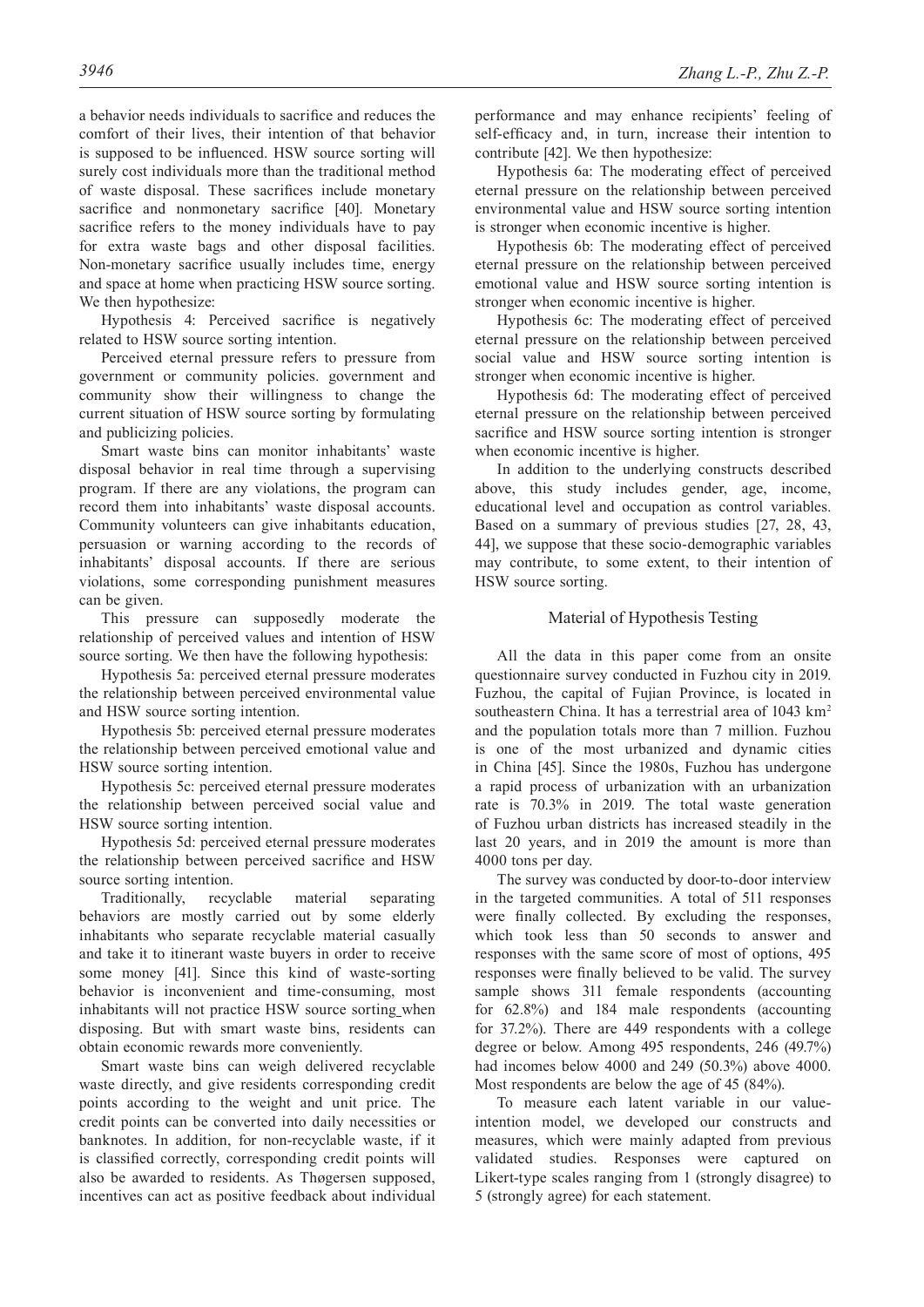## Methods of Hypothesis Testing

In order to test the hypotheses given above, a moderated regression analysis was conducted. Because three interaction terms were included in the equation, we standardized all variables to reduce the potential effects of multicollinearity [46]. Following the instructions of Takeuchi [47], we carried out six steps for multiple regression analysis – the results of which can be seen in Table 3.

In the first step, we put the six control variables (gender, age, income, education level and occupation) into model 1, and the results are shown in the row of Table 3 under the name of Model 1. In order to test the main effects, in the second step we added perceived external pressure and the four dimensions of perceived values (perceived environmental value, perceived emotional value, perceived social value and perceived sacrifice). The results of the second step are listed in the row of Table 3 under the name of Model 2. Thirdly, the two-way interaction terms between perceived external pressure and perceived values were added in, and results are listed in model 3 of Table 3. In the fourth step, we included economic incentive to control its main effect because economic incentive is an additional moderator of the relationships among perceived external pressure, perceived values, and intention of HSW source sorting. The results of this step can be seen in model 4 of Table 3. In the fifth step, the two-way interaction terms between economic incentive and perceived external pressure, and between economic incentive and perceived value were added in. The results are listed in the row of Table 3 under the name of model 5. Lastly, the three-way interaction terms among perceived external pressure, perceived values and economic incentive were added in and the results can be seen in the row of Table 3 under the name of model 6.

Together with the regression results, we examined the variance inflation factors (VIF) to estimate the possibility that multicollinearity affects the results. As can be seen in Table 3, in each of the six steps in the hierarchical regression model, the mean VIFs were lower than 2.0, indicating that multicollinearity does not affect the weights of the controls or hypothesized variables [48].

#### **Results and Discussion**

## Measurement Model Results

The purpose of measurement model tests is to check the reliability and validity of constructs. We have to make sure all the constructs meet the statistical standards. First, we conducted a confirmatory factor analysis (CFA) in our study by using AMOS 21.0, which can confirm the measurement model fit. Seven indexes of model-fit measurements were employed to estimate the measurement model fit: The chi-square/degrees of freedom  $(x2/d.f.) = 1.500$ ; the goodness-of-fit index  $(GFI) = 0.943$ ; root mean square error of approximation  $(RMSEA) = 0.032$ ; normed fit index  $(NFI) = 0.940$ ; incremental fit index (IFI) = 0.979; Tucker-Lewis  $index(TLI) = 0.975$  and the comparative fit index  $(CFI) = 0.979$ . All the model-fit indexes are more than their acceptance levels suggested in the prior literature [49]. Therefore, we can believe that the measurement model has good fit with the data collected.

In addition to the model fit, reliability, convergent validity, and the discriminant validity of the scale were examined. In order to test the reliability of our measurement model we used the index of composite reliability (CR) since it is a more preferred index than the index of Cronbach's alpha [50]. The formula of CR specifies that:

$$
CR\eta = \frac{(\Sigma \lambda \gamma_i)^2}{(\Sigma \lambda \gamma_i)^2 + (\Sigma \varepsilon_i)}
$$

...where  $CR\eta =$  composite reliability for  $\eta$ ; *λγi* = standardized loading for scale item *γ<sup>i</sup>* , and  $\varepsilon$ <sup>*i*</sup> = measurement error for scale item. Table 1 lists all values of CR for each latent variable. The CRs of the measurement items are all above 0.80, which means they are all acceptable since CR in an adequate model

| Construct                         | Mean  | S.D.  | <b>AVE</b> | <b>CR</b> | Cronbach's alpha |  |  |  |
|-----------------------------------|-------|-------|------------|-----------|------------------|--|--|--|
| Perceived external pressure (PRS) | 3.596 | .872  | .555       | .833      | .832             |  |  |  |
| Economic incentive (INC)          | 3.329 | .936  | .551       | .831      | .830             |  |  |  |
| Perceived Environmental           | 3.88  | .923  | .584       | .808      | .807             |  |  |  |
| Value (EVN)                       |       |       |            |           |                  |  |  |  |
| Perceived Emotional Value (EMT)   | 3.487 | .919  | .623       | .832      | .830             |  |  |  |
| Perceived Social Value (SOC)      | 3.437 | 1.040 | .629       | .835      | .831             |  |  |  |
| Perceived Sacrifice (SCF)         | 2.402 | .992  | .569       | .840      | .838             |  |  |  |
| Intention of Waste Sorting (INT)  | 3.932 | .884  | .589       | .851      | .851             |  |  |  |

Table 1. Measurement model.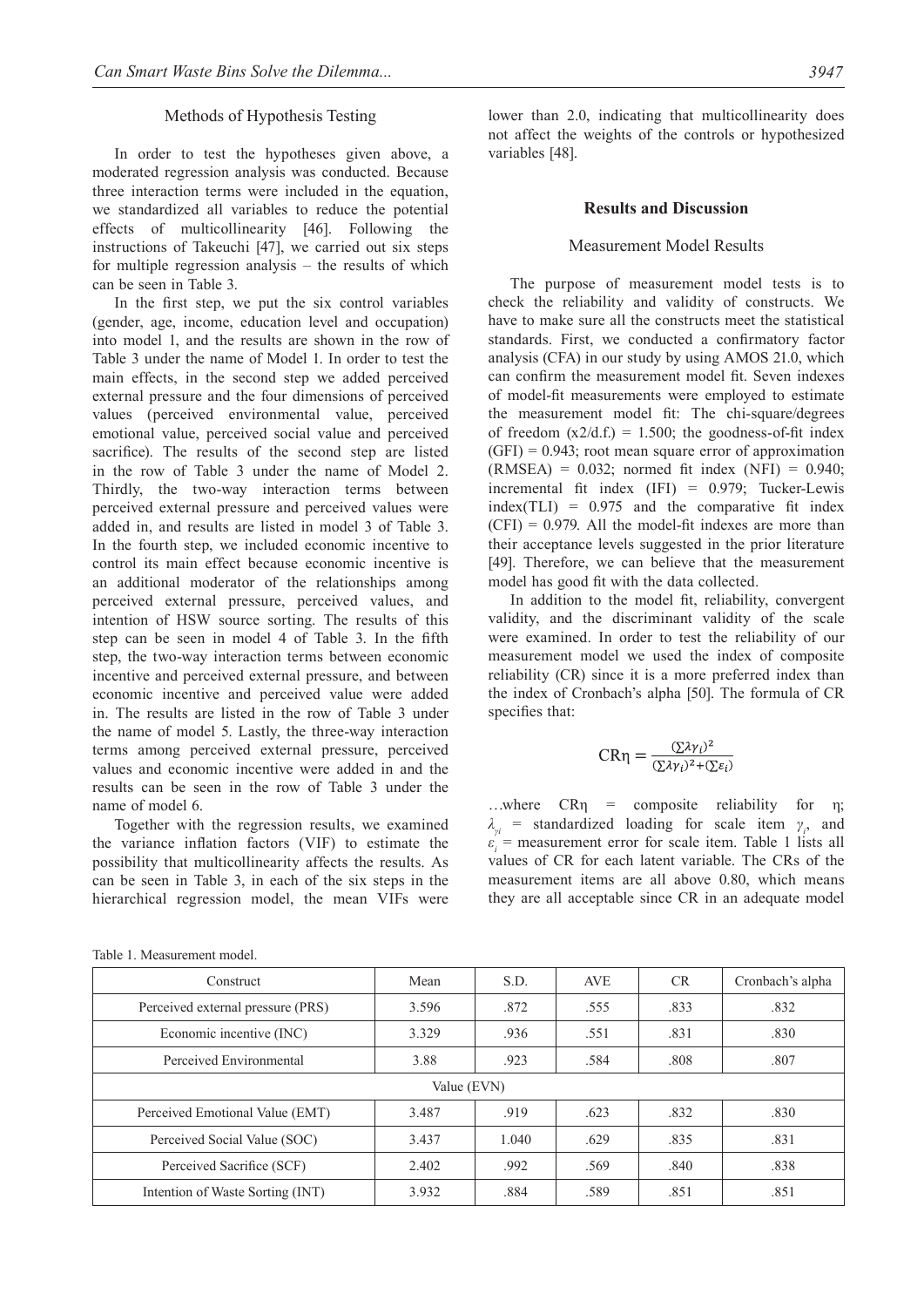should be greater than 0.6 or 0.7 for exploratory and confirmatory purpose respectively [51].

Then index of average variance extracted (AVE) was used to examine the convergent validity of our scales. Average variance extracted was calculated as:

$$
v_{\eta} = \frac{\sum \lambda \gamma_i^2}{\sum \lambda \gamma_i^2 + \sum \varepsilon_i}
$$

...where  $v_{\eta}$  = average variance extracted for  $\eta$ ;  $\lambda_{\gamma i}$  = standardized loading for scale item  $\gamma_i$ , and  $\varepsilon$ <sup>*i*</sup> = measurement error for scale item *γ*<sup>*i*</sup>. All values listed in Table 1 are greater than 0.5, which confirms an acceptable convergent validity for the scales in our model [52]. In Table 2, the data on the diagonal are the square roots of the AVE values; the other data in the table are the correlation coeffcients. The results suggest that our instrument has good discriminant validity.

By all the results given above, we can safely draw the conclusion that measurement of all constructs in our research model exhibits high reliability and good validity.

#### Results of Hypothesis Testing

Hypotheses 1–3 suggested that perceived values are positively related to inhabitants' intention of HSW source sorting. Hypotheses 4 suggested that perceived sacrifice is negatively related to inhabitants' intention of HSW source sorting. When we added the four independent variables in the second step – perceived environmental value (ENV), perceived emotional value (EMT), perceived social value (SOC), perceived sacrifice  $(SCF)$  – we can clearly see in the result of Model 2 that the first three variables of perceived environmental value (b =  $0.16$ , p<0.001), perceived emotional value ( $b = 0.06$ ,  $p \le 0.001$ ), and perceived social value ( $b = 0.18$ ,  $p \le 0.001$ ) positively influence inhabitants' intention of HSW source sorting while the last variable perceived that sacrifice ( $b = -0.41$ ,  $p < 0.001$ ) has a negative effect on inhabitants' intention of HSW

source sorting. Since the four variables are statistically significant, hypotheses 1–4 were supported by our study.

Hypotheses 5a to 5d suggested that the relationship between perceived values and intention of HSW source sorting would be moderated by perceived external pressure. If perceived external pressure is big enough, individuals may not be necessary to have high level of perceived values in order to have a high level of intention of HSW source sorting. The results of Model 3 which are listed in Table 3 can show us that perceived external pressure can moderate the relationship between perceived emotional value and the intention of HSW source sorting ( $b = -.09$ ,  $p < 0.01$ ), and the relationship between perceived social value and intention of HSW source sorting ( $b = .007$ ,  $p < 0.05$ ), but the moderating effects on the relationship between perceived environmental value ( $b = -.02$ ,  $p > 0.05$ ) and perceived sacrifice ( $b = -.04$ ,  $p > 0.05$ ) and intention of HSW source sorting are not statistically significant.

Hypotheses 6a to 6d proposed that moderating effects on the relationship between perceived values and the intention of HSW source sorting would be moderated by economic incentive. That is to say, the relationship between perceived environmental value/perceived emotional value/perceived social value/perceived sacrifice and intention of HSW source sorting would be weakened if the level of perceived external pressure is higher, more strongly so when the level of economic incentive is higher. To test these hypotheses, in step 6 we included the three-way interaction among perceived values, perceived external pressure and economic incentive into Model 6. The results of Model 6, which can also be seen in Table 3, show that the interaction was statistically significant for perceived environmental value (b =  $0.05$ , p<0.01), perceived emotional value (b = 0.05, p<0.01) and perceived sacrifice (b = 0.11,  $p<0.001$ ), but not for perceived social value ( $b = -0.002$ ,  $p > 0.05$ ).

To further explore these moderating effects, we used the PROCESS tool designed by Hayes [53] to plot these

Table 2. Correlations and discriminant validity.

INC .439 **.742**

ENV .287 .374 **.764**

EMT .097 .120 .178 **.789**

PRS 745

| <b>SOC</b>                                                                                                              | 179    | .372   | 362    | .247   | .793   |        |      |  |
|-------------------------------------------------------------------------------------------------------------------------|--------|--------|--------|--------|--------|--------|------|--|
| <b>SCF</b>                                                                                                              | $-402$ | $-547$ | $-458$ | $-204$ | $-387$ | .754   |      |  |
| <b>INT</b>                                                                                                              | .527   | .739   | .541   | .263   | .491   | $-712$ | .767 |  |
| Note: PRS = Perceived external pressure; INC = Economic incentive; ENV = Perceived Environmental Value; EMT = Perceived |        |        |        |        |        |        |      |  |
| Emotional Value: $SOC$ = Perceived Social Value: $SCF$ = Perceived Sacrifice: INT = Intention of HSW source sorting:    |        |        |        |        |        |        |      |  |
| Diagonal elements represent the square root of AVE for that construct.                                                  |        |        |        |        |        |        |      |  |

ACC | INC | ENV | EMT | SOC | SCF | INT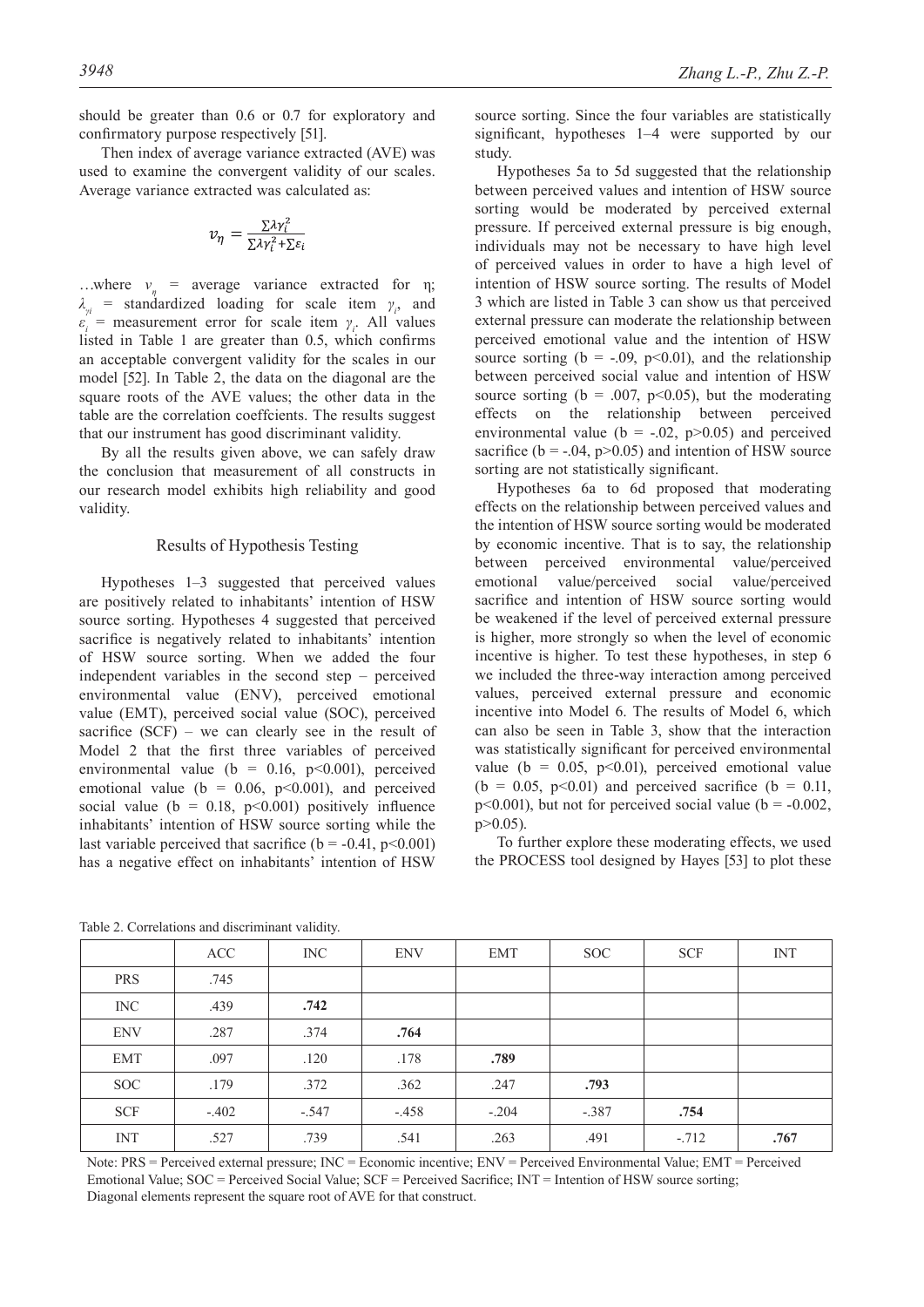|                |                         | Intention of HSW source sorting |           |           |           |           |           |
|----------------|-------------------------|---------------------------------|-----------|-----------|-----------|-----------|-----------|
| Step           | Variable                | Model 1                         | Model 2   | Model 3   | Model 4   | Model 5   | Model 6   |
| 1              | Intercept               | 4.30                            | 4.21      | .01       | .012      | .040      | .052      |
|                | Gender                  | $-0.03$                         | .01       | .004      | .01       | .01       | .01       |
|                | Age                     | $-.004$                         | .01       | .02       | $-.02$    | $-.02$    | $-.01$    |
|                | Income                  | $.12*$                          | $.07*$    | $.07*$    | .04       | $-.04$    | .04       |
|                | <b>Education</b> level  | $.34***$                        | $.11***$  | $.10***$  | $.09***$  | $.08**$   | $.07**$   |
|                | Occupation              | $-.01$                          | $-14***$  | $-.13***$ | $-.08**$  | $-.09**$  | $-10***$  |
| $\sqrt{2}$     | <b>PRS</b>              |                                 | .29***    | $.28***$  | $.18***$  | $.20***$  | $.23***$  |
|                | <b>ENV</b>              |                                 | $.16***$  | $.16***$  | $.13***$  | $.14***$  | $.12***$  |
|                | <b>EMT</b>              |                                 | $.06***$  | $.09***$  | $.10***$  | $.07***$  | $.05***$  |
|                | <b>SOC</b>              |                                 | $.18***$  | $.20***$  | $.14***$  | $.16***$  | $.15***$  |
|                | <b>SCF</b>              |                                 | $-.41***$ | $-.39***$ | $-.27***$ | $-.28***$ | $-.32***$ |
|                | PRS x ENV               |                                 |           | $-.10$    | $-.02$    | $-.02$    | $-.02$    |
|                | PRS x EMO               |                                 |           | $-.08**$  | $-.07**$  | $-.09**$  | $-.09**$  |
| 3              | PRS x SOC               |                                 |           | $-.002**$ | $-.06**$  | $.007*$   | $.001*$   |
|                | PRS x SCF               |                                 |           | $-.05$    | $-.03$    | $-.04$    | $-.02$    |
| $\overline{4}$ | <b>INC</b>              |                                 |           |           | $.36***$  | $.33***$  | $.35***$  |
|                | PRS x INC               |                                 |           |           |           | $-.06*$   | $-.04$    |
|                | INC x ENV               |                                 |           |           |           | .02       | .03       |
| $\sqrt{5}$     | INC x EMO               |                                 |           |           |           | $.06**$   | .05       |
|                | $\rm{INC}$ x $\rm{SOC}$ |                                 |           |           |           | $-.11***$ | $-.11***$ |
|                | INC x SCF               |                                 |           |           |           | $-.01$    | .006      |
| 6              | PRS x ENV x INC         |                                 |           |           |           |           | $.05**$   |
|                | PRS x EMO x INC         |                                 |           |           |           |           | $.05**$   |
|                | PRS x SOC x INC         |                                 |           |           |           |           | $-.002$   |
|                | PRS x SCF x INC         |                                 |           |           |           |           | $.11***$  |
|                | $\mathbb{R}^2$          | .16                             | .69       | .70       | .78       | .79       | .80       |
|                | $\mathbf F$             | 18.18                           | 106.71    | 80.72     | 109.92    | 86.90     | 78.39     |
|                | $\Delta \mathbf{R}^2$   |                                 | 0.53      | 0.01      | 0.07      | 0.01      | $0.01\,$  |
|                | $\Delta \text{F}$       |                                 | 164.79    | 5.61      | 155.32    | 4.78      | 8.46      |
|                | Mean VIF                | 1.17                            | 1.34      | 1.38      | 1.44      | 1.68      | 1.87      |

Note: N = 495; PRS = Perceived external pressure; INC = Economic incentive; ENV = Perceived Environmental Value; EMT = Perceived Emotional Value; SOC = Perceived Social Value; SCF = Perceived Sacrifice; INT = Intention of HSW source sorting;

\* p<0.05. \*\* p<0.01. \*\*\* P<0.001.

interaction effects. This tool enables a more modern and up-to-date procedure for moderation analysis [53]. By using this method, we first interpreted the significance level of the relationships between the four perceived values and intention of HSW source sorting under different levels of perceived external pressure

respectively. Figs 2(a-d) in Table 4 show the results of these tests.

As shown in Fig. 2a), the slope is steeper when the value of perceived external pressure is at a low level and the slope becomes flat when the value of perceived external pressure is at a high level. This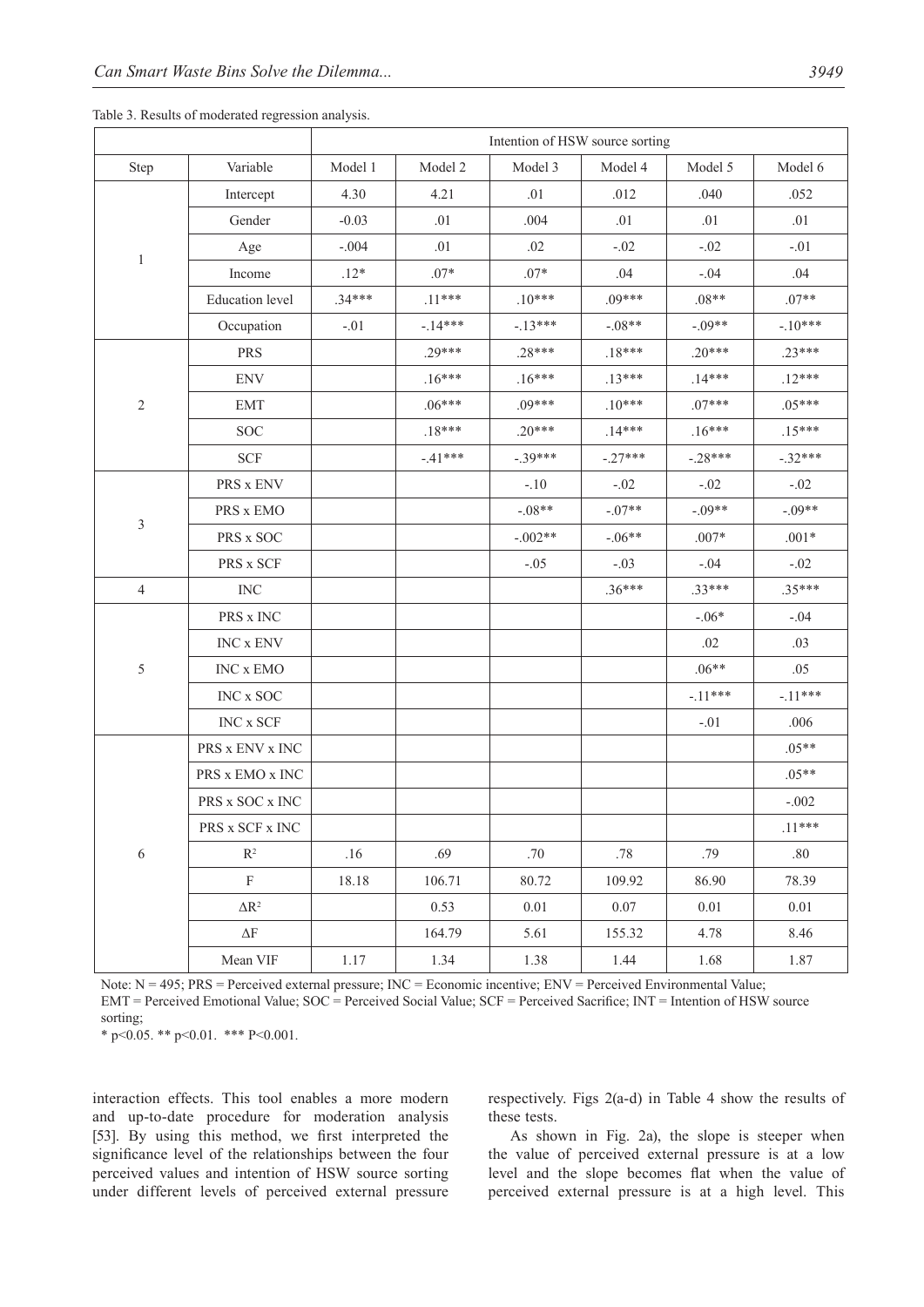



Note: PRS = Perceived external pressure; INC = Economic incentive; ENV = Perceived Environmental Value; EMT = Perceived Emotional Value; SOC = Perceived Social Value; SCF = Perceived Sacrifice; INT = Intention of HSW source sorting;  $\rightarrow$  = High  $PRS$ ;  $-\blacksquare$  - = Low PRS.

means that at high levels of perceived external pressure, the moderating effect on the relationship between perceived emotional value and the intention of HSW source sorting tends to be higher than at a low level of perceived external pressure. This result suggests that the level of perceived external pressure can moderate the relationship between perceived emotional value and the intention of HSW source sorting, thus lending support to hypothesis 5b.

Similarly, in Fig. 2b), at a low level of perceived external pressure, the moderating effect on the relationship between perceived social value and the intention of HSW source sorting tends to be lower than at high perceived external pressure. This result suggests that a high level of perceived external pressure can moderate the relationship between perceived social value and the intention of HSW source sorting, thus hypothesis 5c was supported by this analysis.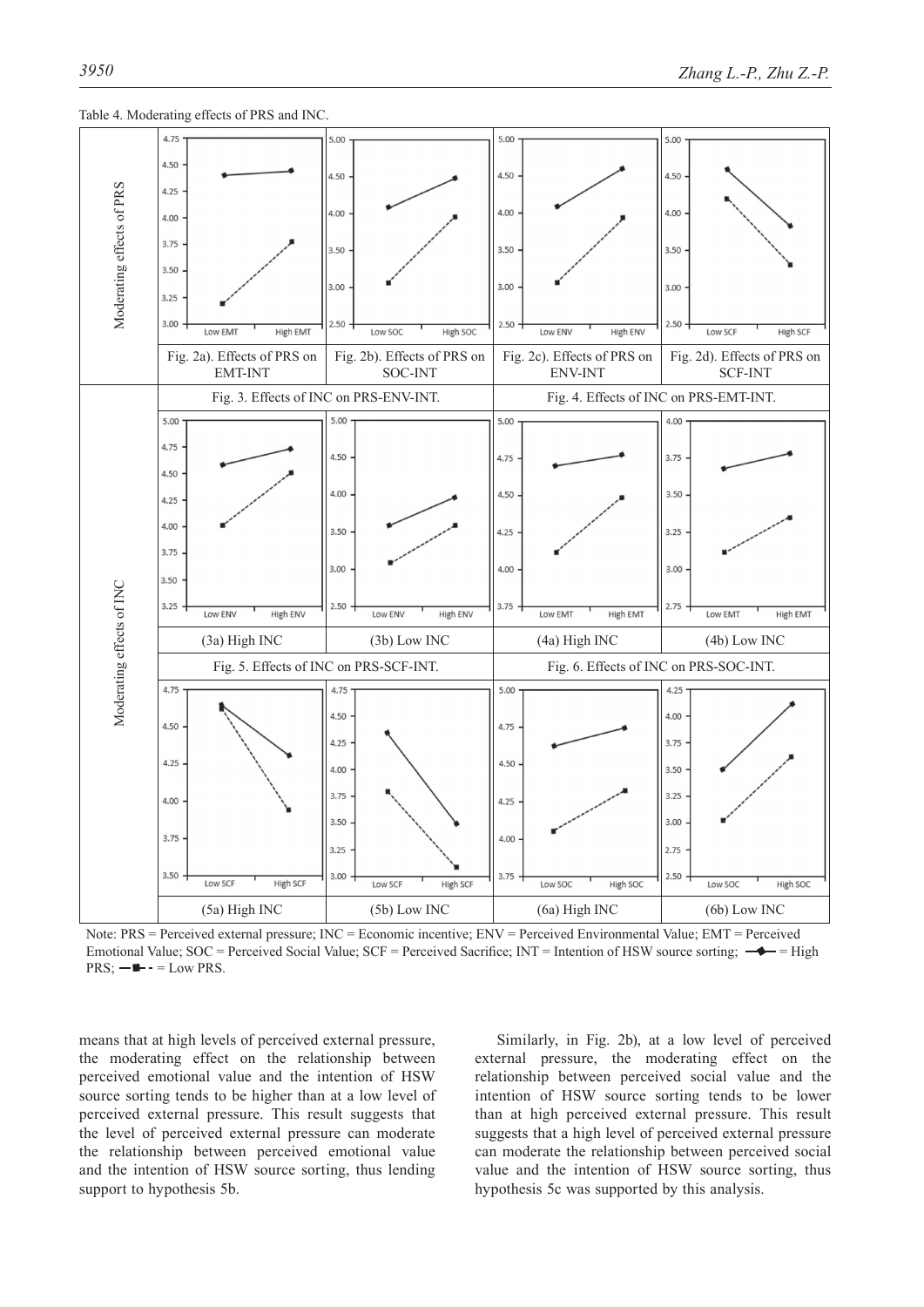In Figs. 2c) and 2d), however, we can see that there is no big difference among the three slopes regardless of the level of perceived external pressure. This means that the moderating effect of perceived eternal pressure on the relationship between environmental value and the intention of HSW source sorting and on the relationship between perceived sacrifice and the intention of HSW source sorting are not significant. These results confirm that perceived external pressure had no significant moderating effect on these two variables.

Hypotheses 6a to 6d predict that perceived external pressure can moderate the relationship between perceived values and the intention of HSW source sorting and the moderating effects can be stronger when the level of economic incentive is high. To further study these moderating effects, we also used the PROCESS tool to plot these interaction effects. Fig. 3 in Table 4 shows the three-way interaction effect among economic incentive, perceived environmental value, and perceived external pressure on intention of HSW source sorting. As shown in Fig. 3a), when the economic incentive is high, the strengthening effect of perceived external pressure on the relationship between perceived environmental value and intention of HSW source sorting is more significant since the slopes of the line is comparatively flatter when economic incentive is high. In Fig. 3b), perceived environmental value is positively related to the intention of HSW source sorting whether perceived external pressure is high or low. The H6a is thus supported by these results.

Similarly, Fig. 4 in Table 4 shows the three-way interaction effect of economic incentive, perceived emotional value, perceived external pressure on intention of HSW source sorting. As shown in Fig. 4, when the level of economic incentive is at a high level, the moderating effect of perceived external pressure is more significant than when economic incentive is at a low level. Hence hypothesis 6b is supported.

Fig. 5 in Table 4 describes the three-way interaction effect among economic incentive, perceived sacrifice and perceived external pressure on HSW source sorting intention. As depicted in Fig. 5, when economic incentive is at a high level, the slope of the high level of perceived external pressure is comparatively flatter than when perceived external pressure is at a low level, but not in situations of low economic incentive. Thus hypothesis 6d is supported by these results.

Fig. 6 in Table 4 displays how the moderating effect of economic pressure on the relationship between perceived social value and HSW source sorting intention was maintained, regardless of the level of economic incentive. These results indicate that the three-way interaction of economic incentive, perceived social value and perceived external pressure on intention of HSW source sorting is not statistically significant. Hence, these empirical results provide support for moderating the effect of economic incentive on perceived environmental value, perceived emotional

value and perceived sacrifice, but not on perceived social value.

To summarize, hypotheses 1-4, hypothesis 5b, hypothesis 5c, hypothesis 6a, hypothesis 6b and hypothesis 6d were all supported, while hypothesis 5a, hypotheses 5d and hypothesis 6c were not supported by previous statistical results.

# Findings and Discussion

Five main findings can be drawn from our studies. First of all, the fact that the variables of education level and EVN are significant in all six models indicates that education exerts an important influence on residents' willingness of HSW source sorting. This is understandable, since education can enhance residents' environmental awareness. This finding is consistent with the findings of Digiacomo [54] and Singer [55]. Digiacomo believed that environmental awareness of people was the key to promoting waste separation at source [54]. Singer, who studied cases of cities in Vietnam and Indonesia, believed that government should be able to solicit continuous funding for systematic waste education and awareness campaigns to improve waste management [55]. A case study from Brixworth in the UK also found that residents who understand that waste sorting behavior is morally correct will have a high positive attitude toward HSW source sorting programs [56]. Education is essential to improving residents' HSW source-sorting skills [57], which is also is necessary for successful implementation of waste-sorting programs.

Secondly, the result that the variable of SCF is significant in all models indicates that convenience can influence residents' willingness to sort waste. If the residents have to sacrifice too much time, energy, and space, they are less likely to participate in the program. This indication is consistent with previous studies that indicated that waste-sorting behavior could be facilitated by convenience [58, 59]. Smart waste bins should be installed near residential areas, and the number of these facilities should be sufficient. At the same time, their operation should not be too complicated.

Thirdly, cultivating a supportive atmosphere is necessary. Consensus can be obtained that residents who do not practice HSW source sorting will not only damage the environment, but also damage their own social image. In order to keep an image of themselves as socially responsible people, duty-oriented individuals would perform waste sorting and recycling [60]. Emotional value also matters. If inhabitants feel pride and delight when performing HSW source sorting and feel guilty when not performing it, they would form a positive attitude towards HSW source sorting.

Fourthly, the testing results of hypothesis 5b and hypothesis 5c imply that external pressure is conditionally necessary. This can interact with perceived emotional/social value in order to affect inhabitants' willingness for HSW source sorting. External pressure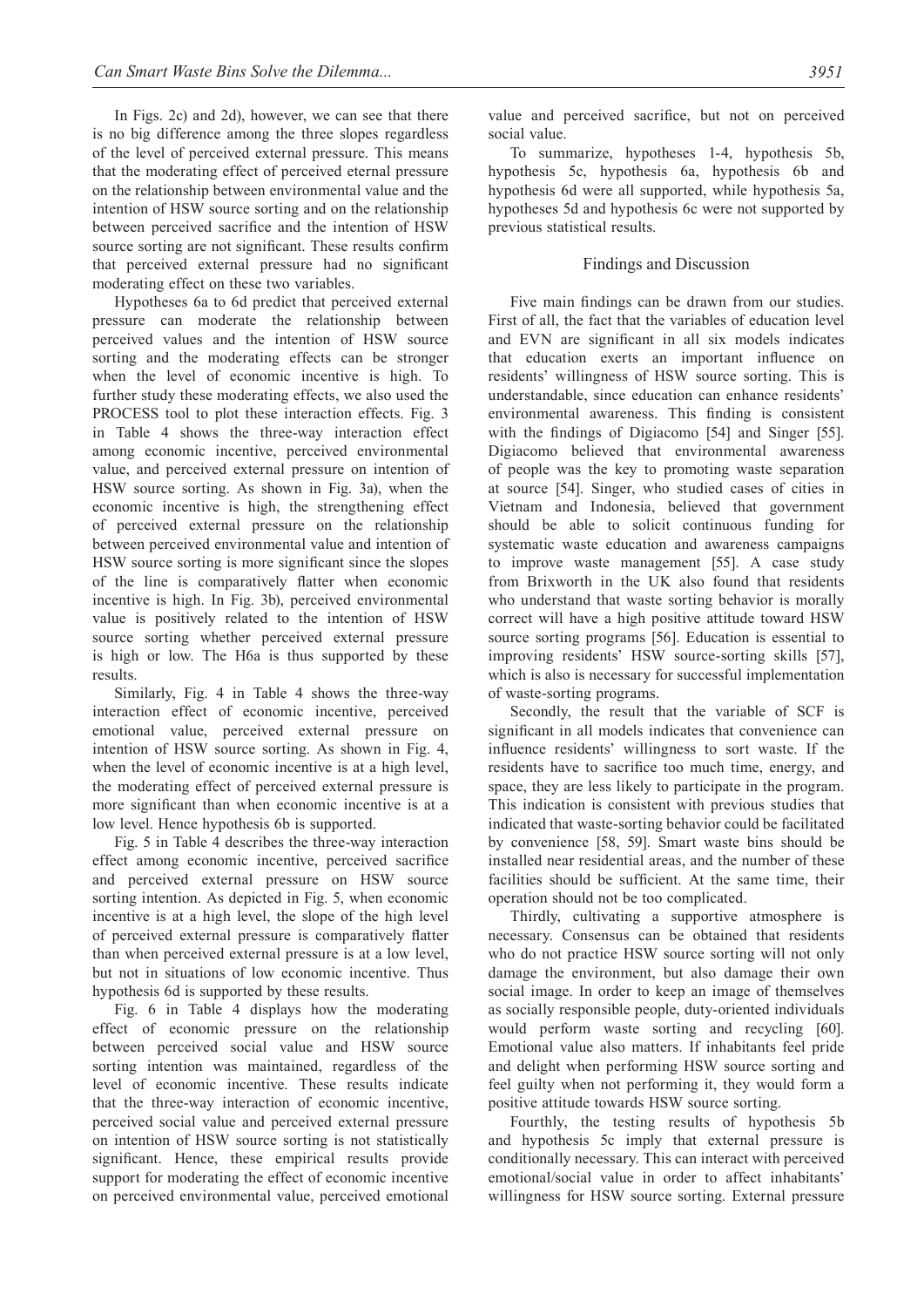can strengthen people's motivation – especially for those who are not motived enough. People usually have the instinct to escape potential social criticism or sanctions by others [61]. To make specific policies and to strictly implement these policies are the key measures to form external pressure on residents. This was supported by some previous studies [57, 62, 63]. Efficient eternal pressure is necessary, and if residents believe the effectiveness of local government's wastedisposal legal instruments, individuals are more likely to perform HSW source sorting. HSW source sorting standards can be internalized or introjected as personal norms through repeated compliance and cooperation in the longer term [62]. Pressure from neighbors can also play a critical role. Social modeling, which means community members who have performed waste sorting well, could act as block leaders to encourage actions of nonparticipants via communication, demonstration and/ or door-stepping campaigns [63].

Finally, since hypothesis 6a, 6b and 6d were all supported, we can conclude that economic incentive can interact with external pressure along with most perceived values to stimulate residents' intention. The role of economic incentive is still inconclusive as per previous studies. Some scholars have supposed that economic incentive is crucial [21], while others have denied its importance [22, 23, 64]. We believe that giving people material rewards can make them feel positive about their performance and improve their sense of gain. Just as Xu implied, rewarding participation in the provision of public goods would effectively induce individual contributions [65]. Economic reward can reinforce positive attitudes, give external stimulus to those who view the program negatively and encourage positive behavior.

## **Conclusions**

This research contributes new insights to HSW source sorting by investigating the hierarchical moderating roles of external pressure and economic incentive in the smart waste bin context. It is unanimously acknowledged that waste disposal is one of the greatest threats to the natural environment [66], and waste needs to be sorted at the source. HSW source sorting is an ideal and effective solution to many waste-related problems [7, 57]. Some waste can be recycled and used for energy or new products [67]. HWS source sorting can also reduce heavy metal pollution and incineration-related air pollution [68]. At present, developing countries have more or less encountered the problem of residents' intention of HSW source sorting. Based on previous experience, China is currently launching a new campaign of HSW source sorting. Some Chinese cities such as Fuzhou have put forward some new measures, such as the installation of smart waste bins in residential areas. Compared with traditional waste bins, smart waste bins are a more convenient way to form external pressure since they can record every non-conforming behavior and are also an efficient way to give residents economic rewards according to their credit points, which are accumulated through the amount of recyclable material and the times of right HSW source-sorting behavior.

In this study, we studied how perceived external pressure and economic incentive can moderate relationships between perceived values and inhabitants' intention of HSW source sorting. We found that perceived external pressure has a significant moderating effect on the relationship between perceived emotional value/perceived social value and the intention of MSW source sorting, but this is not the case for perceived environmental value and perceived sacrifice. By statistical analyses, we also believed that economic incentive plays a significant regulating role. To be specific, the relationship among perceived external pressure, perceived environmental value/perceived emotional value/perceived sacrifice and intention of MSWS would be moderated by the variable of economic incentive.

In conclusion, smart waste bins can help to exert some external pressure on residents who do not obey the waste sorting rules while providing some economic reward for those who practice HSW source sorting well. Installing them can be conducive to improving residents' intention of HSW source sorting.

#### **Acknowledgements**

This study was financially supported by the National Social Science Fund of China (NSSF) (No. 19AGL017). Li-ping Zhang conceived the study and wrote the paper, while Zu-ping Zhu revised the manuscript and supervised the overall research project.

# **Conflict of Interest**

The authors declare no conflict of interest.

#### **References**

- 1. ZHANG S., ZHANG M., YU X., Ren H. What keeps Chinese from recycling: Accessibility of recycling facilities and the behavior. Resour. Conserv. Recycl. **109**, 176, **2016**.
- 2. World Bank: Global Waste on Pace to Triple by 2100. Available online: http://www.worldbank.org/en/news/ feature/2013/10/30/global-waste-on-pace-to-triple. (accessed on 21/10/2019).
- 3. MIAN M.M., ZENG X., NASRY A.N.B., AL-HAMADANI S.M. Municipal solid waste management in China: a comparative analysis. J. Mater. Cycles. Waste. **19** (3), 1127, **2017**.
- 4. ZHAO Y., XING W., LU W., ZHANG X., CHRISTENSEN T.H. Environmental impact assessment of the incineration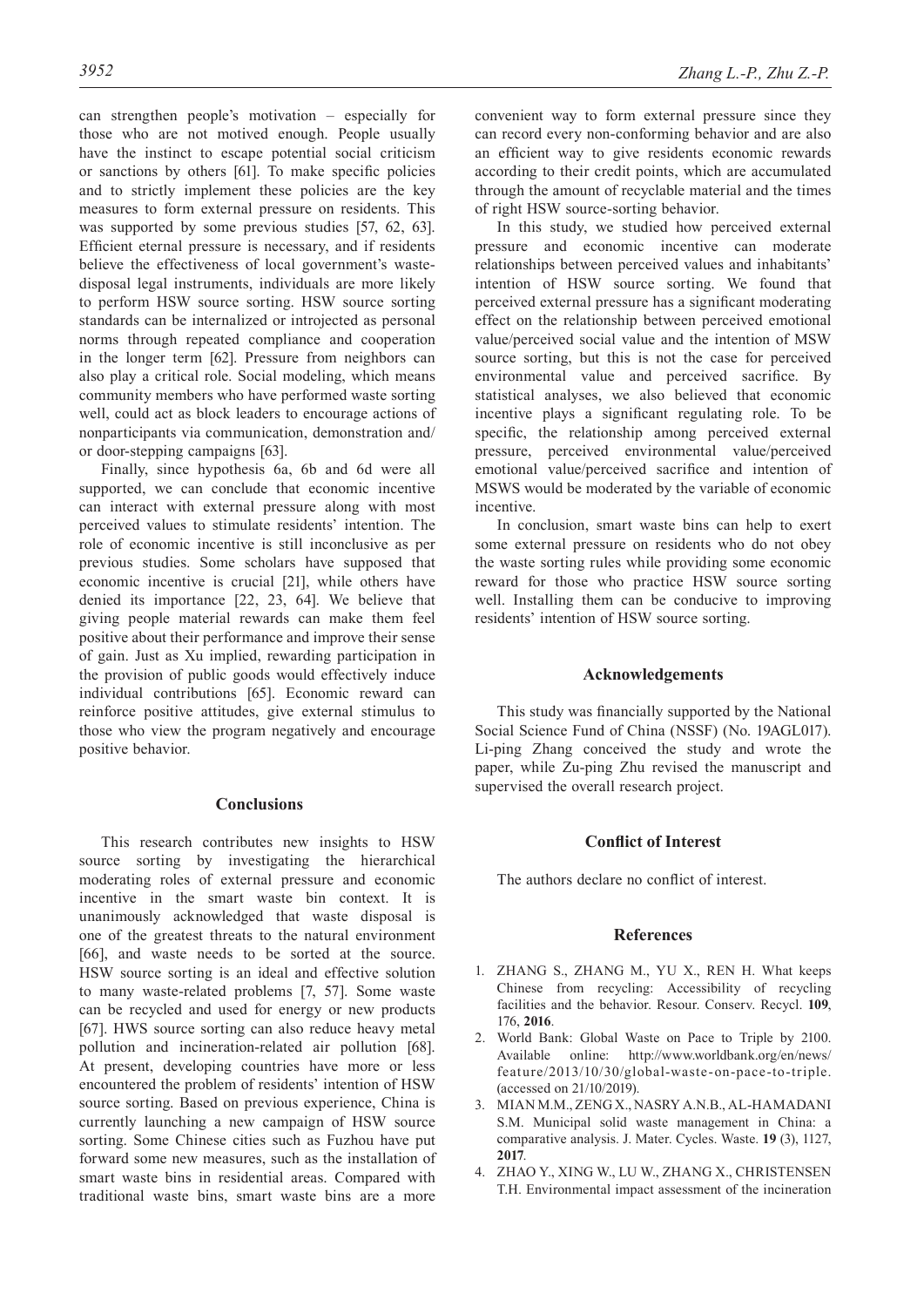of municipal solid waste with auxiliary coal in China. Waste. Manage. **32**, 1989, **2012**

- 5. ZHANG D., KEAT T.S., GERSBERG R.M. A comparison of municipal solid waste management in Berlin and Singapore. Waste. Manage. **30**, 921, **2010**.
- 6. GU B., WANG H., CHEN Z., JIANG S., ZHU W., LIU M., YANG J. Characterization, quantification and management of household solid waste: a case study in China. Resour. Conserv. Recycl. **98**, 67, **2015**.
- 7. TIAN H., GAO J., HAO J., LU L., ZHU C., QIU P. Atmospheric pollution problems and control proposals associated with solid waste management in China: a review. J. Hazard. Mater. *2***52**, 142, **2013**
- 8. PAKPOUR A.H., ZEIDI I.M., EMAMJOMEH M.M., ASEFZADEH S., PEARSON H. Household waste behaviours among a community sample in Iran: an application of the theory of planned behaviour. Waste. Manag. **34**, 980, **2014**.
- 9. ZENG C., NIU D., ZHAO Y. A comprehensive overview of rural solid waste management in China. Front. Env. Sci. Eng. **9**(6), 949, **2015**
- 10. TAI J., ZHANG W., CHE Y., FENG D. Municipal solid waste source-separated collection in China: a comparative analysis. Waste. Manag. **31** (8), 1673, **2011**.
- 11. HAN H, ZHANG Z. The impact of the policy of municipal solid waste source-separated collection on waste reduction: a case study of China. J. Mater. Cycle. Waste. **19** (1), 382, **2017**
- 12. MA J., HIPEL K.W., HANSON M.L., CAI X., LIU Y. An analysis of influencing factors on municipal solid waste source-separated collection behavior in Guilin, China by Using the Theory of Planned Behavior. Sustain. Cities. Soc. **37**, 336, **2018**.
- 13. VERGARA S.E., TCHOBANOGLOUS G. Municipal solid waste and the environment: a global perspective. Ann. Rev. Environ. Resour. **37**, 277, **2012**.
- 14. WAN C., SHEN G.Q., YU A. The role of perceived effectiveness of policy measures in predicting recycling behavior in Hong Kong. Resour. Conserv. Recycl. **83**, 141, **2014**.
- 15. WANG Z., YIN J., DONG X. Antecedents of urban residents' separate collection intentions for household solid waste and their willingness to pay: evidence from China. J. Clean. Prod. **173**, 256, **2018**.
- 16. FAN B., YANG W., SHEN X. A comparison study of 'motivation-intention-behavior' model on household solid waste sorting in China and Singapore. J. Clean. Prod. **211**, 442, **2019**.
- 17. NIXON H., SAPHORES J.D.M. Information and the decision to recycle: results from a survey of US households. J. Environ. Plann. Manage. **52** (2), 257, **2009**.
- 18. GELLYNCK X., JACOBSEN R., VERHELST P. Identifying the key factors in increasing recycling and reducing residual household waste: a case study of the Flemish region of Belgium. J. Environ. Manag. **92** (10), 2683, **2011**.
- 19. DO VALLE P.O., REIS E., MENEZES J., REBELO E. Behavioral determinants of household recycling participation: the Portuguese case. Environ. Behav. **36**, 505, **2004**.
- 20. AJZEN I., MADDEN T.J. Prediction of goal-directed behavior: Attitudes, intentions, and perceived behavioral control. J. Exp. Soc. Psychol. **22** (5), 453, **1986**.
- 21. HOWENSTINE E. Market segmentation for recycling. Environ. Behav. **25** (1), 86, **1993**.
- 22. ZHANG W., CHE Y., YANG K., REN X., TAI J. Public opinion about the source separation of municipal solid waste in Shanghai, China. Waste Manag. Res. **30**, 1261, **2012**.
- 23. CECERE G., MANCINELLI S., MAZZANTI M. Waste prevention and social preferences: the role of intrinsic and extrinsic motivations. Ecol. Econ. **107**, 163, **2014**.
- 24. SALIMANDO J. Camden County sets the recycling page. Waste. Age. **18** (7), 48, **1987**.
- 25. ARI E., YILMAZ V. A proposed structural model for housewives' recycling behavior: A case study from Turkey. Ecol. Econ. **129**, 132, **2016**.
- 26. KIRAKOZIAN A. One without the other? Behavioral and incentive policies for household waste management. J. Econ. Surv. **30** (3), 526, **2016**.
- 27. DEVALL W.B. Conservation: an upper-middle class social movement: a replication. J. Leis. Res. **2** (2), 123, **1970**.
- 28. GAMBA R.J., OSKAMP S. Factors influencing community residents' participation in commingled curbside recycling programs. Environ. Behav. **26** (5), 587, **1994**.
- 29. FENG W., REISNER A. Factors influencing private and public environmental protection behaviors: results from a survey of residents in Shaanxi, China. J. Environ. Manag. **92**, 429, **2011**.
- 30. RHODES R.E. Will the new theories (and theoreticians!) please stand up? A commentary on Sniehotta, Presseau and Araújo-Soares. Health Psychology Review. **9** (2),156, **2015**.
- 31. ZEITHAML V.A. Consumer perceptions of price, quality, and value: a means-end model and synthesis of evidence. J. Mark. **52** (3), 2, **1988**.
- 32. BOLTON R.N., LEMON K.N. A dynamic model of customers' usage of services: Usage as an antecedent and consequence of satisfaction. J. Mark. Res. **36** (2), 171, **1999**.
- 33. MALONEY M.P., WARD M.P., BRAUCHT G.N. A revised scale for the measurement of ecological attitudes and knowledge. Am. Psychol. **30** (7), 787, **1975**.
- 34. BLAHOVÁ A. L.The relevance and role of environmental values in ethics education (in the context of environmental ethics). Ethics. Bioeth. 41, **2015**
- 35. SUKI N.M. Consumer environmental concern and green product purchase in Malaysia: structural effects of consumption values. J. Clean. Prod. **132**, 204, **2016**,
- 36. LEE J.S., LEE C.K., CHOI Y. Examining the role of emotional and functional values in festival evaluation. J. Travel. Res. **50** (6), 685, **2011**.
- 37. FREDRICKSON B.L., BRANIGAN C. Positive emotions broaden the scope of attention and thought-action repertoires. Cogn. Emot. **19**, 313, **2005**.
- 38. MAYHEW B.W., SCHATZBERG J.W., SEVCIK G.R. The effect of accounting uncertainty and auditor reputation on auditor objectivity. Auditing: J. Pract. Theory. **20**, 49, **2001**.
- 39. LISHA C., GOH C.F., YIFAN S., RASLI A. Integrating guanxi into technology acceptance: An empirical investigation of WeChat. Telem. Inform. **34** (7), 1125, **2017**.
- 40. THALER R. Mental accounting and consumer choice. Mark. Sci. **4** (3), 199, **1985**.
- 41. LINZNER R., SALHOFER S. Municipal solid waste recycling and the significance of informal sector in urban China. Waste Manag. Res. **32**, 896, **2014**.
- 42. THØGERSEN J. How may consumer policy empower consumers for sustainable lifestyles? J. Consum. Policy. **28**  (2), 143, **2005**.